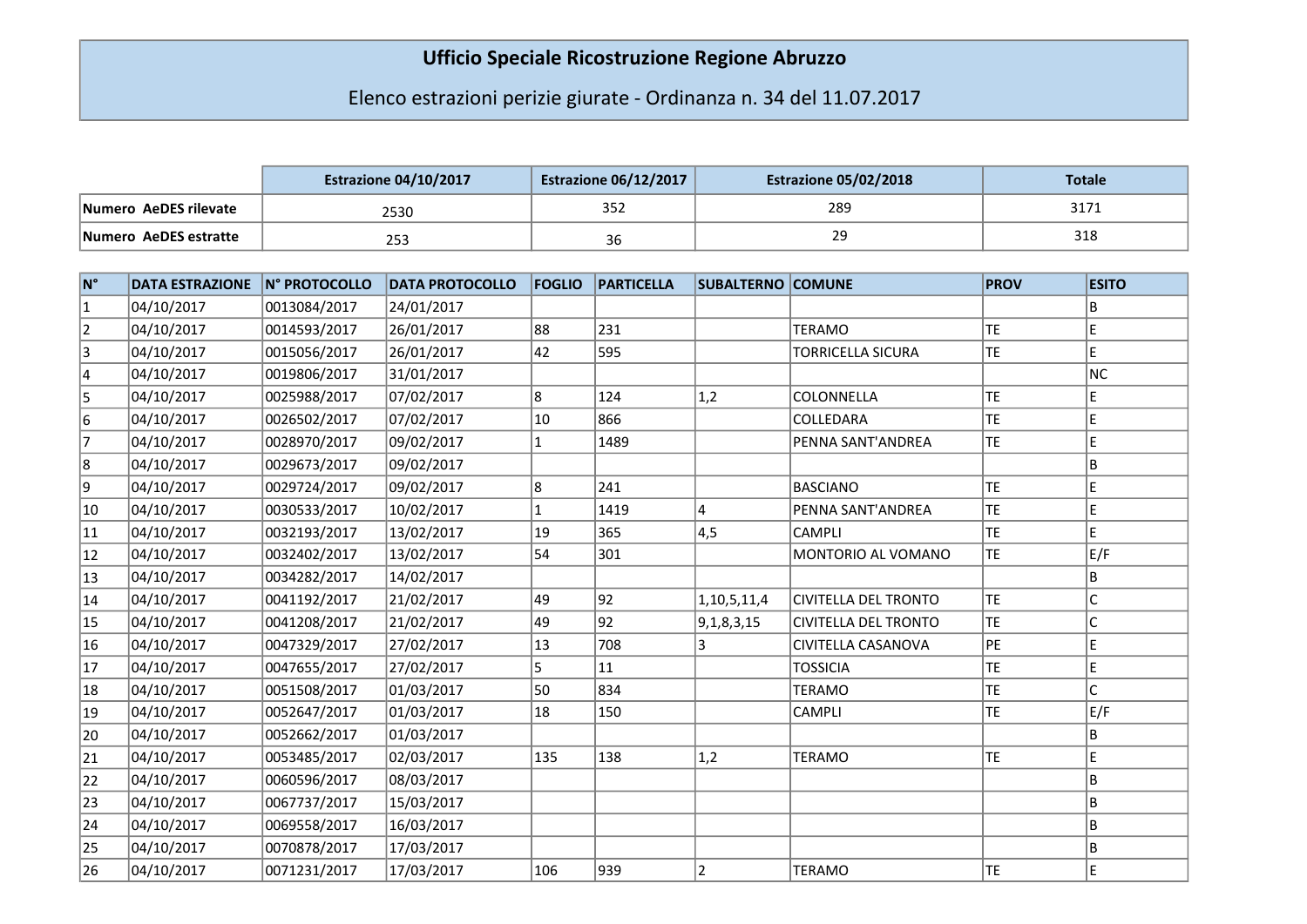| 27 | 04/10/2017 | 0072379/2017 | 20/03/2017 | 13 | 944        | 4,5      | CIVITELLA CASANOVA       | PE        | E   |
|----|------------|--------------|------------|----|------------|----------|--------------------------|-----------|-----|
| 28 | 04/10/2017 | 0073765/2017 | 21/03/2017 |    |            |          |                          |           | B   |
| 29 | 04/10/2017 | 0075165/2017 | 22/03/2017 |    |            |          |                          |           | B   |
| 30 | 04/10/2017 | 0075707/2017 | 22/03/2017 | 13 | 161        | 5        | <b>TOSSICIA</b>          | TE        | E   |
| 31 | 04/10/2017 | 0077045/2017 | 23/03/2017 |    |            |          |                          |           | B   |
| 32 | 04/10/2017 | 0077371/2017 | 23/03/2017 | 9  | 953        | 3        | <b>BARETE</b>            | AQ.       | E   |
| 33 | 04/10/2017 | 0078562/2017 | 24/03/2017 |    |            |          |                          |           | B   |
| 34 | 04/10/2017 | 0078953/2017 | 24/03/2017 | 2  | 221        |          | <b>CORTINO</b>           | <b>TE</b> | E   |
| 35 | 04/10/2017 | 0080895/2017 | 28/03/2017 |    |            |          |                          |           | B   |
| 36 | 04/10/2017 | 0081912/2017 | 28/03/2017 | 40 | 252        | 3,4      | CIVITELLA DEL TRONTO     | TE.       | E   |
| 37 | 04/10/2017 | 0085496/2017 | 30/03/2017 |    |            |          |                          |           | ΙB. |
| 38 | 04/10/2017 | 0087832/2017 | 03/04/2017 | 24 | 461        |          | <b>TORTORETO</b>         | TE        | E   |
| 39 | 04/10/2017 | 0088092/2017 | 03/04/2017 | 49 | 530        |          | <b>TERAMO</b>            | TE        | E   |
| 40 | 04/10/2017 | 0090880/2017 | 05/04/2017 |    |            |          |                          |           | ΙB. |
| 41 | 04/10/2017 | 0091305/2017 | 05/04/2017 |    |            |          |                          |           | B   |
| 42 | 04/10/2017 | 0091457/2017 | 05/04/2017 |    |            |          |                          |           | B   |
| 43 | 04/10/2017 | 0092121/2017 | 06/04/2017 | 13 | 5          |          | <b>CELLINO ATTANASIO</b> | TE        | E   |
| 44 | 04/10/2017 | 0092920/2017 | 06/04/2017 | 35 | 5          |          | <b>TERAMO</b>            | TE        | E   |
| 45 | 04/10/2017 | 0092941/2017 | 06/04/2017 | 35 | 399-10-11  |          | <b>TERAMO</b>            | <b>TE</b> | E.  |
| 46 | 04/10/2017 | 0092962/2017 | 06/04/2017 |    |            |          |                          |           | B/F |
| 47 | 04/10/2017 | 0093212/2017 | 06/04/2017 | 35 | 08/10/2006 |          | <b>TERAMO</b>            | <b>TE</b> | lE. |
| 48 | 04/10/2017 | 0093231/2017 | 06/04/2017 |    |            |          |                          |           | B/F |
| 49 | 04/10/2017 | 0093625/2017 | 07/04/2017 |    |            |          |                          |           | B   |
| 50 | 04/10/2017 | 0093651/2017 | 07/04/2017 |    |            |          |                          |           | B   |
| 51 | 04/10/2017 | 0095367/2017 | 10/04/2017 |    |            |          |                          |           | B   |
| 52 | 04/10/2017 | 0095779/2017 | 10/04/2017 | 21 | 699        |          | MONTORIO AL VOMANO       | <b>TE</b> | E   |
| 53 | 04/10/2017 | 0096285/2017 | 10/04/2017 | 4  | 999        | 2,4      | <b>BASCIANO</b>          | TE        | E   |
| 54 | 04/10/2017 | 0096298/2017 | 10/04/2017 |    |            |          |                          |           | B   |
| 55 | 04/10/2017 | 0096734/2017 | 11/04/2017 | 16 | 504        |          | <b>BASCIANO</b>          | TE        | E.  |
| 56 | 04/10/2017 | 0097077/2017 | 11/04/2017 |    |            |          |                          |           | NC  |
| 57 | 04/10/2017 | 0099850/2017 | 12/04/2017 |    |            |          |                          |           | B   |
| 58 | 04/10/2017 | 0100685/2017 | 13/04/2017 |    |            |          |                          |           | B.  |
| 59 | 04/10/2017 | 0101688/2017 | 13/04/2017 |    |            |          |                          |           | NC  |
| 60 | 04/10/2017 | 0102396/2017 | 14/04/2017 | 14 | 442        |          | PENNE                    | PE        | E   |
| 61 | 04/10/2017 | 0102509/2017 | 14/04/2017 | 12 | 187        | 3        | CAMPLI                   | TE        | E   |
| 62 | 04/10/2017 | 0104051/2017 | 18/04/2017 |    |            |          |                          |           | B   |
| 63 | 04/10/2017 | 0104736/2017 | 19/04/2017 | 12 | 643        | 6, 7, 12 | <b>CERMIGNANO</b>        | TE.       | E   |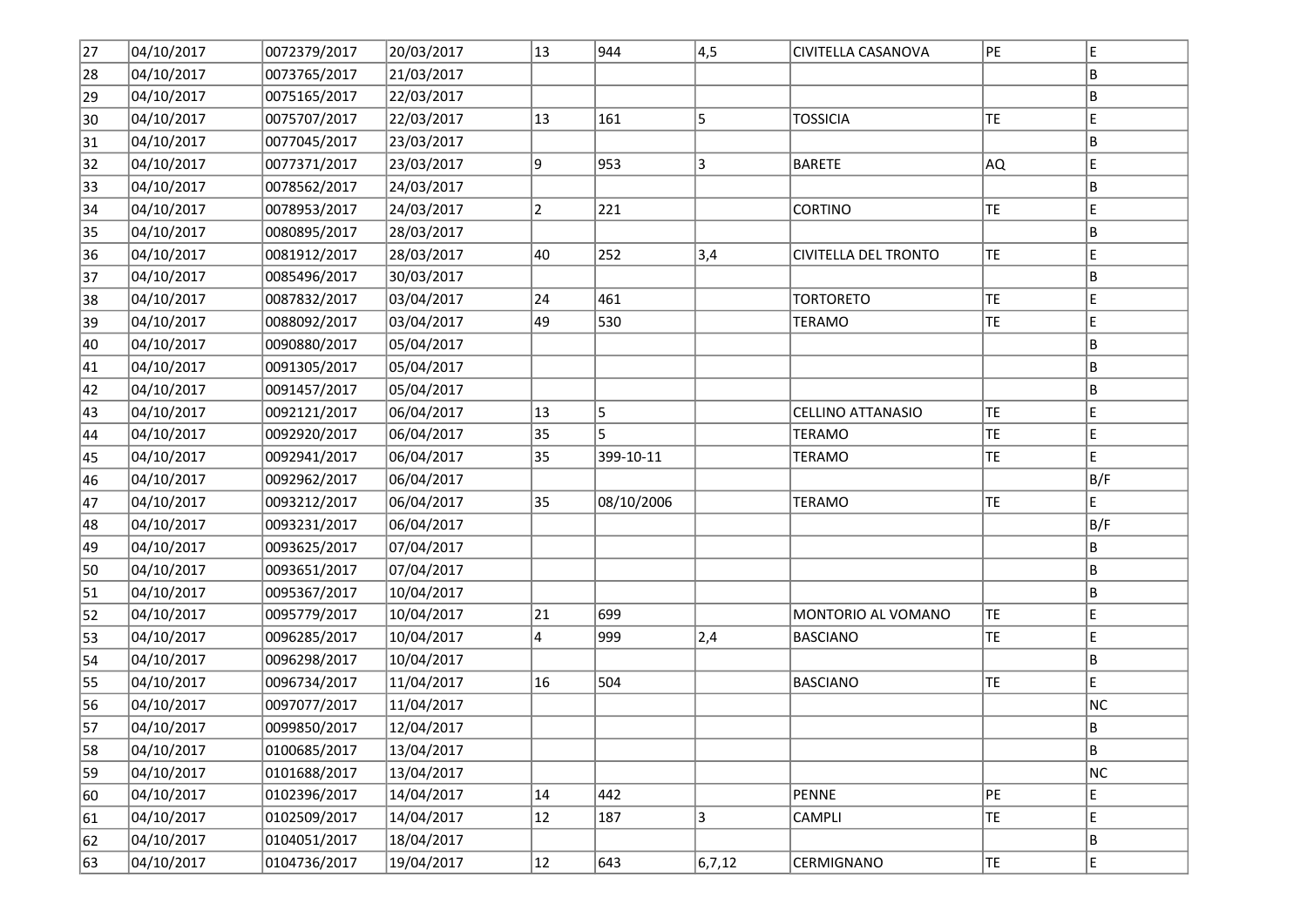| 64  | 04/10/2017 | 0105038/2017 | 19/04/2017 |                |           |              |                      |           | NC.         |
|-----|------------|--------------|------------|----------------|-----------|--------------|----------------------|-----------|-------------|
| 65  | 04/10/2017 | 0105984/2017 | 19/04/2017 |                |           |              |                      |           | ΙB          |
| 66  | 04/10/2017 | 0106867/2017 | 20/04/2017 |                |           |              |                      |           | B           |
| 67  | 04/10/2017 | 0108524/2017 | 21/04/2017 | 41             | 286       |              | CIVITELLA DEL TRONTO | TE        | E           |
| 68  | 04/10/2017 | 0109701/2017 | 24/04/2017 | $\overline{2}$ | 746       |              | COLLEDARA            | TE        | E           |
| 69  | 04/10/2017 | 0112676/2017 | 27/04/2017 |                |           |              |                      |           | B           |
| 70  | 04/10/2017 | 0113572/2017 | 28/04/2017 |                |           |              |                      |           | B           |
| 71  | 04/10/2017 | 0116216/2017 | 02/05/2017 | 63             | 207       |              | CIVITELLA DEL TRONTO | <b>TE</b> | E           |
| 72  | 04/10/2017 | 0116892/2017 | 03/05/2017 | 14             | 301       |              | MONTORIO AL VOMANO   | TE        | E           |
| 73  | 04/10/2017 | 0117758/2017 | 03/05/2017 | 67             | 608       |              | CROGNALETO           | TE        | E           |
| 74  | 04/10/2017 | 0118400/2017 | 04/05/2017 |                |           |              |                      |           | B.          |
| 75  | 04/10/2017 | 0118720/2017 | 04/05/2017 | 6              | 928       | 4            | <b>CUGNOLI</b>       | PE        | E           |
| 76  | 04/10/2017 | 0118777/2017 | 04/05/2017 | 6              | 928       | 3            | <b>CUGNOLI</b>       | PE        | E           |
| 77  | 04/10/2017 | 0118881/2017 | 04/05/2017 | 15             | 345       | 3,4          | CAPITIGNANO          | AQ)       | E           |
| 78  | 04/10/2017 | 0118962/2017 | 04/05/2017 | 7              | 705       |              | <b>CUGNOLI</b>       | PE        | E/F         |
| 79  | 04/10/2017 | 0122624/2017 | 08/05/2017 | 9              | 401       |              | <b>BARETE</b>        | AQ.       | E           |
| 80  | 04/10/2017 | 0122664/2017 | 08/05/2017 |                |           |              |                      |           | B           |
| 81  | 04/10/2017 | 0122707/2017 | 08/05/2017 |                |           |              |                      |           | B           |
| 82  | 04/10/2017 | 0125703/2017 | 11/05/2017 | 32             | 120       |              | <b>CORTINO</b>       | TE        | E/F         |
| 83  | 04/10/2017 | 0125880/2017 | 11/05/2017 | 58             | 199       | 4            | <b>CAMPLI</b>        | <b>TE</b> | $\mathsf C$ |
| 84  | 04/10/2017 | 0125955/2017 | 11/05/2017 |                |           |              |                      |           | B.          |
| 85  | 04/10/2017 | 0127468/2017 | 12/05/2017 | 8              | 307       | 5            | CIVITELLA CASANOVA   | PE        | E           |
| 86  | 04/10/2017 | 0127910/2017 | 12/05/2017 |                |           |              |                      |           | B           |
| 87  | 04/10/2017 | 0128709/2017 | 15/05/2017 | 6              | 904       |              | PESCOSANSONESCO      | PE        | c           |
| 88  | 04/10/2017 | 0128733/2017 | 15/05/2017 | 13             | 213       | $\mathbf{1}$ | PESCOSANSONESCO      | PE        | E           |
| 89  | 04/10/2017 | 0128967/2017 | 15/05/2017 |                |           |              |                      |           | B           |
| 90  | 04/10/2017 | 0129127/2017 | 15/05/2017 |                |           |              |                      |           | B           |
| 91  | 04/10/2017 | 0129498/2017 | 15/05/2017 |                |           |              |                      |           | A           |
| 92  | 04/10/2017 | 0129723/2017 | 15/05/2017 |                |           |              |                      |           | B           |
| 93  | 04/10/2017 | 0129768/2017 | 15/05/2017 | 19             | 431       | 6, 7, 8      | PESCOSANSONESCO      | PE        | C           |
| 94  | 04/10/2017 | 0129793/2017 | 15/05/2017 |                |           |              |                      |           | B           |
| 95  | 04/10/2017 | 0130244/2017 | 16/05/2017 | 70             | 70        | $\mathbf{1}$ | MONTEREALE           | AQ.       | E           |
| 96  | 04/10/2017 | 0131327/2017 | 16/05/2017 | 28             | 567       |              | MONTORIO AL VOMANO   | TE        | E           |
| 97  | 04/10/2017 | 0131601/2017 | 16/05/2017 |                |           |              |                      |           | B           |
| 98  | 04/10/2017 | 0131820/2017 | 17/05/2017 | 16             | 86-89-569 |              | <b>SCOPPITO</b>      | AQ.       | NC          |
| 99  | 04/10/2017 | 0132500/2017 | 17/05/2017 | 34             | 626       |              | <b>TERAMO</b>        | TE        | E           |
| 100 | 04/10/2017 | 0132593/2017 | 17/05/2017 |                |           |              |                      |           | NC.         |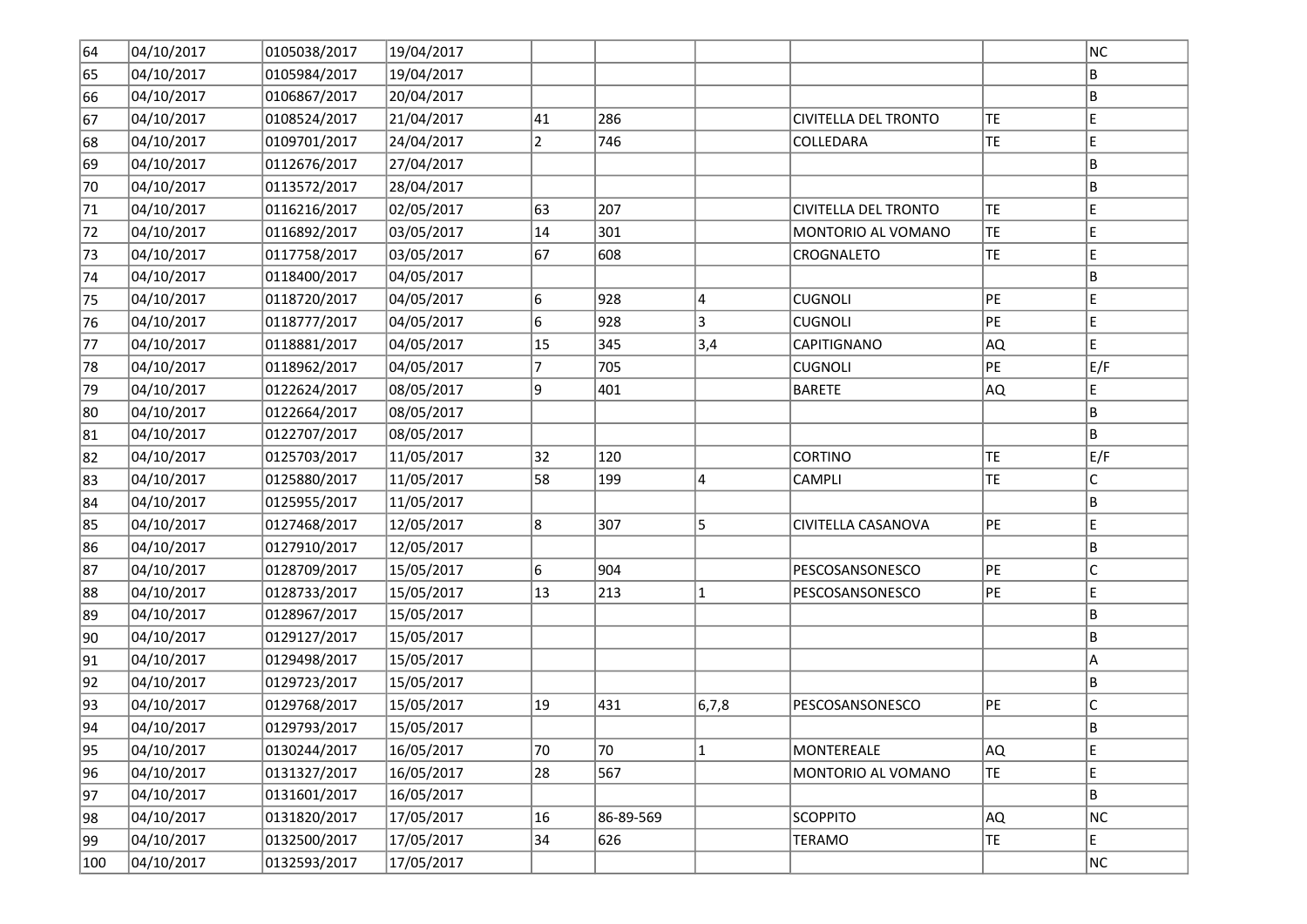| 101 | 04/10/2017 | 0132865/2017 | 17/05/2017 |                |            |                |                             |           | B           |
|-----|------------|--------------|------------|----------------|------------|----------------|-----------------------------|-----------|-------------|
| 102 | 04/10/2017 | 0133047/2017 | 17/05/2017 |                |            |                |                             |           | B/F         |
| 103 | 04/10/2017 | 0133052/2017 | 17/05/2017 | 7              | 685        |                | SANT'EGIDIO ALLA VIBRATA    | TE        | E.          |
| 104 | 04/10/2017 | 0133068/2017 | 17/05/2017 | 147            | 376        |                | <b>TERAMO</b>               | TE        | E           |
| 105 | 04/10/2017 | 0134085/2017 | 18/05/2017 |                |            |                |                             |           | B           |
| 106 | 04/10/2017 | 0135018/2017 | 19/05/2017 | $\overline{2}$ | 591-455    | 1,2            | <b>CASTEL CASTAGNA</b>      | TE        | E.          |
| 107 | 04/10/2017 | 0135350/2017 | 19/05/2017 | 10             | 381        | 6,7,8          | CONTROGUERRA                | TE        | E           |
| 108 | 04/10/2017 | 0135446/2017 | 19/05/2017 |                |            |                |                             |           | B           |
| 109 | 04/10/2017 | 0136825/2017 | 22/05/2017 | 5              | 868        |                | CANZANO                     | <b>TE</b> | E           |
| 110 | 04/10/2017 | 0140872/2017 | 25/05/2017 | 9              | 930        | 1,2            | <b>MONTEFINO</b>            | TE        | E           |
| 111 | 04/10/2017 | 0141081/2017 | 25/05/2017 |                |            |                |                             |           | B           |
| 112 | 04/10/2017 | 0141115/2017 | 25/05/2017 |                |            |                |                             |           | B           |
| 113 | 04/10/2017 | 0141405/2017 | 25/05/2017 | 32             | 120        | 7              | <b>CORTINO</b>              | TE        | E           |
| 114 | 04/10/2017 | 0142003/2017 | 25/05/2017 |                |            |                |                             |           | B           |
| 115 | 04/10/2017 | 0142092/2017 | 25/05/2017 | 10             | 767        |                | CATIGNANO                   | PE        | E           |
| 116 | 04/10/2017 | 0142333/2017 | 26/05/2017 |                |            |                |                             |           | B           |
| 117 | 04/10/2017 | 0142483/2017 | 26/05/2017 | 13             | 799        |                | PESCOSANSONESCO             | PE        | E           |
| 118 | 04/10/2017 | 0142512/2017 | 26/05/2017 | 10             | 1992       |                | CAPITIGNANO                 | AQ.       | E           |
| 119 | 04/10/2017 | 0142739/2017 | 26/05/2017 |                |            |                |                             |           | B           |
| 120 | 04/10/2017 | 0143001/2017 | 26/05/2017 | 17             | 983        |                | <b>TOSSICIA</b>             | <b>TE</b> | E           |
| 121 | 04/10/2017 | 0143025/2017 | 26/05/2017 | 104            | 658-387    | 3, 5, 7, 8,    | <b>TERAMO</b>               | <b>TE</b> | A           |
| 122 | 04/10/2017 | 0143093/2017 | 26/05/2017 |                |            |                |                             |           | B           |
| 123 | 04/10/2017 | 0143107/2017 | 26/05/2017 |                |            |                |                             |           | B           |
| 124 | 04/10/2017 | 0143477/2017 | 26/05/2017 |                |            |                |                             |           | B           |
| 125 | 04/10/2017 | 0143582/2017 | 26/05/2017 |                |            |                |                             |           | NC          |
| 126 | 04/10/2017 | 0143952/2017 | 29/05/2017 | 13             | 199        | $\overline{2}$ | PESCOSANSONESCO             | PE        | c           |
| 127 | 04/10/2017 | 0144065/2017 | 29/05/2017 | 6              | 746        |                | CIVITELLA CASANOVA          | PE        | c           |
| 128 | 04/10/2017 | 0144217/2017 | 29/05/2017 | 44             | 818        |                | CIVITELLA DEL TRONTO        | TE        | $\mathsf C$ |
| 129 | 04/10/2017 | 0144322/2017 | 29/05/2017 | 82             | 01/11/2012 | 6,13,15        | <b>NOTARESCO</b>            | TE        | E           |
| 130 | 04/10/2017 | 0144383/2017 | 29/05/2017 | 15             | 15         | 9,1            | CERMIGNANO                  | TE        | E/F         |
| 131 | 04/10/2017 | 0144491/2017 | 29/05/2017 | 5              | 868        |                | CANZANO                     | TE.       | E.          |
| 132 | 04/10/2017 | 0144620/2017 | 29/05/2017 | 22             | 203        |                | <b>ISOLA DEL GRAN SASSO</b> | TE        | E           |
| 133 | 04/10/2017 | 0144632/2017 | 29/05/2017 | 49             | 395        |                | MONTORIO AL VOMANO          | TE        | E           |
| 134 | 04/10/2017 | 0144840/2017 | 29/05/2017 |                |            |                |                             |           | B           |
| 135 | 04/10/2017 | 0145240/2017 | 30/05/2017 | 41             | 387        |                | <b>TORRICELLA SICURA</b>    | TE        | E           |
| 136 | 04/10/2017 | 0145276/2017 | 30/05/2017 |                |            |                |                             |           | B           |
| 137 | 04/10/2017 | 0145400/2017 | 30/05/2017 | 5              | 1379       |                | CAPITIGNANO                 | AQ        | E           |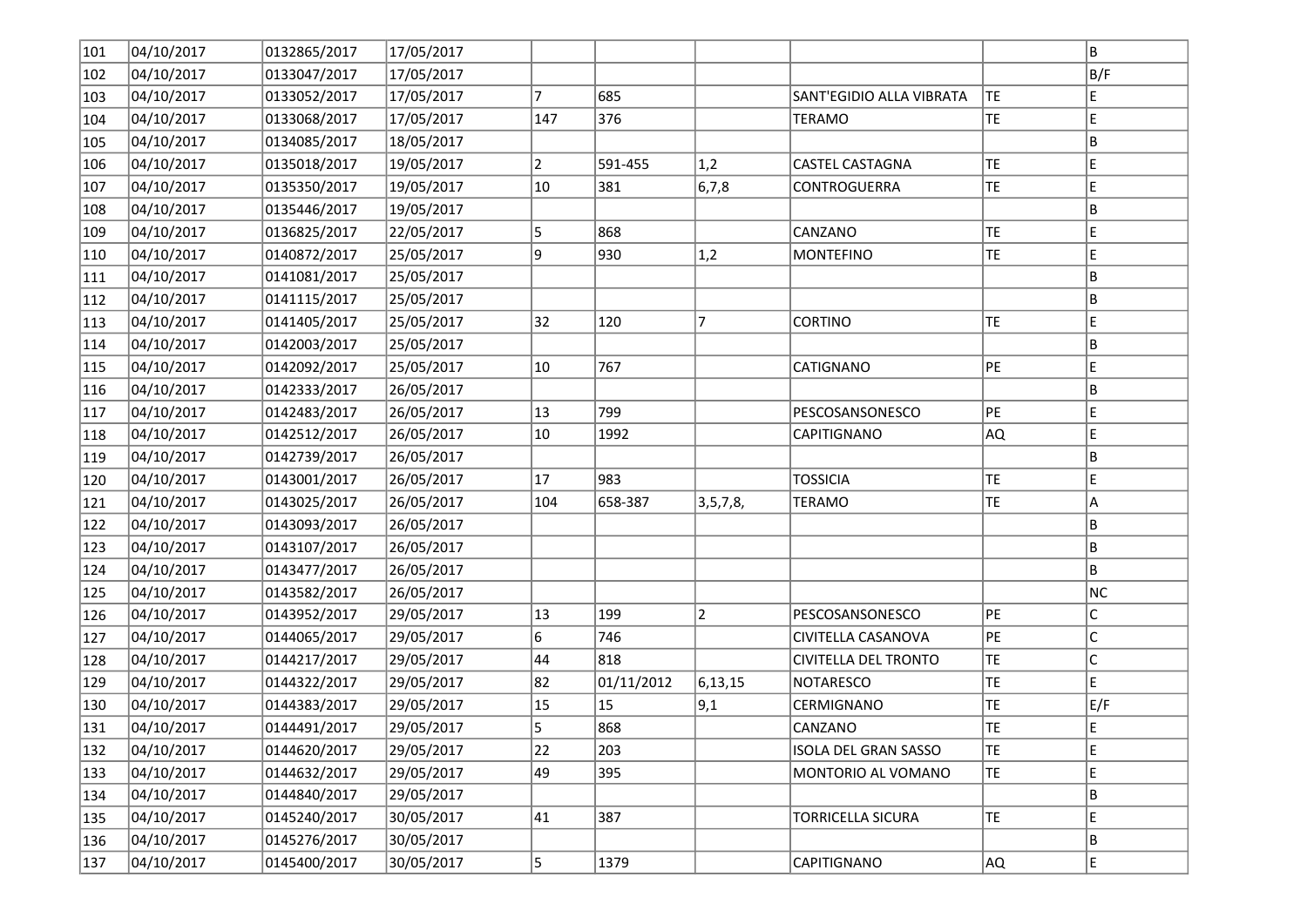| 138 | 04/10/2017 | 0145570/2017 | 30/05/2017 |     |             |                     |                       |           | NC |
|-----|------------|--------------|------------|-----|-------------|---------------------|-----------------------|-----------|----|
| 139 | 04/10/2017 | 0145649/2017 | 30/05/2017 | 21  | 175         |                     | <b>CASTELLI</b>       | TE        | Е  |
| 140 | 04/10/2017 | 0145680/2017 | 30/05/2017 | 16  | 210         |                     | <b>CASTELLI</b>       | TE.       | E  |
| 141 | 04/10/2017 | 0145814/2017 | 30/05/2017 | 69  | 255         | 0,9,10,11,14,<br>15 | <b>TERAMO</b>         | TE.       | E  |
| 142 | 04/10/2017 | 0145887/2017 | 30/05/2017 | 13  | 15          | $\mathbf{1}$        | ANVERSA DEGLI ABRUZZI | AQ.       | E  |
| 143 | 04/10/2017 | 0146207/2017 | 30/05/2017 | 17  | 1421        | $ 2,3\rangle$       | <b>FARINDOLA</b>      | PE        | E  |
| 144 | 04/10/2017 | 0148514/2017 | 01/06/2017 | 6   | 1722        |                     | CANSANO               | AQ.       | С  |
| 145 | 04/10/2017 | 0149083/2017 | 01/06/2017 | 18  | 195         | 5                   | <b>FARINDOLA</b>      | PE        | E  |
| 146 | 04/10/2017 | 0149164/2017 | 01/06/2017 | 23  | 686         |                     | <b>ALANNO</b>         | PE        | Е  |
| 147 | 04/10/2017 | 0149263/2017 | 01/06/2017 | 83  | 1738        |                     | MONTEREALE            | AQ.       | B  |
| 148 | 04/10/2017 | 0149362/2017 | 01/06/2017 | 14  | 156         |                     | CERMIGNANO            | <b>TE</b> | E  |
| 149 | 04/10/2017 | 0149432/2017 | 01/06/2017 |     |             |                     |                       |           | В  |
| 150 | 04/10/2017 | 0149762/2017 | 01/06/2017 | 11  | 1533        | 3                   | <b>FARINDOLA</b>      | PE        | C  |
| 151 | 04/10/2017 | 0150251/2017 | 05/06/2017 | 31  | 661         |                     | <b>PENNE</b>          | PE        | E  |
| 152 | 04/10/2017 | 0150412/2017 | 05/06/2017 | 6   | 251         |                     | COLLEDARA             | TE        | C  |
| 153 | 04/10/2017 | 0150623/2017 | 05/06/2017 |     |             |                     |                       |           | В  |
| 154 | 04/10/2017 | 0151079/2017 | 05/06/2017 | 37  | 316         |                     | ROCCA SANTA MARIA     | TE.       | E  |
| 155 | 04/10/2017 | 0151479/2017 | 06/06/2017 | 4   | 465         | 5                   | CIVITELLA CASANOVA    | PE        | E  |
| 156 | 04/10/2017 | 0154288/2017 | 08/06/2017 |     |             |                     |                       |           | B  |
| 157 | 04/10/2017 | 0154351/2017 | 08/06/2017 | 33  | 270         |                     | <b>TERAMO</b>         | TE        | E  |
| 158 | 04/10/2017 | 0156102/2017 | 09/06/2017 | 12  | 418         |                     | CERMIGNANO            | TE        | С  |
| 159 | 04/10/2017 | 0156586/2017 | 09/06/2017 | 11  | 441         |                     | <b>CASTELLI</b>       | TE.       | C  |
| 160 | 04/10/2017 | 0157012/2017 | 12/06/2017 | 52  | 1729        |                     | PIZZOLI               | AQ        | E  |
| 161 | 04/10/2017 | 0157665/2017 | 12/06/2017 | 14  | 213-758-759 |                     | CERMIGNANO            | TE        | E  |
| 162 | 04/10/2017 | 0157851/2017 | 12/06/2017 | 20  | 508         |                     | ANVERSA DEGLI ABRUZZI | AQ        | E  |
| 163 | 04/10/2017 | 0158475/2017 | 13/06/2017 | 45  | 11          | $\overline{2}$      | CAMPLI                | TE        | E  |
| 164 | 04/10/2017 | 0158511/2017 | 13/06/2017 |     |             |                     |                       |           | B  |
| 165 | 04/10/2017 | 0159843/2017 | 14/06/2017 |     |             |                     |                       |           | В  |
| 166 | 04/10/2017 | 0159844/2017 | 14/06/2017 |     |             |                     |                       |           | В  |
| 167 | 04/10/2017 | 0161480/2017 | 15/06/2017 | 6   | 251         |                     | COLLEDARA             | <b>TE</b> | C  |
| 168 | 04/10/2017 | 0161684/2017 | 15/06/2017 |     |             |                     |                       |           | NC |
| 169 | 04/10/2017 | 0161714/2017 | 15/06/2017 |     |             |                     |                       |           | NC |
| 170 | 04/10/2017 | 0161814/2017 | 15/06/2017 | 11  | 31          |                     | CAPITIGNANO           | AQ        | C  |
| 171 | 04/10/2017 | 0162117/2017 | 15/06/2017 | 13  | 708         | 1,3,4               | CIVITELLA CASANOVA    | PE        | E  |
| 172 | 04/10/2017 | 0163845/2017 | 19/06/2017 | 20  | 1264        |                     | MOLINA ATERNO         | AQ        | NC |
| 173 | 04/10/2017 | 0164911/2017 | 20/06/2017 |     |             |                     |                       |           | В  |
| 174 | 04/10/2017 | 0168461/2017 | 22/06/2017 | 123 | 133         |                     | TERAMO                | TE.       | E  |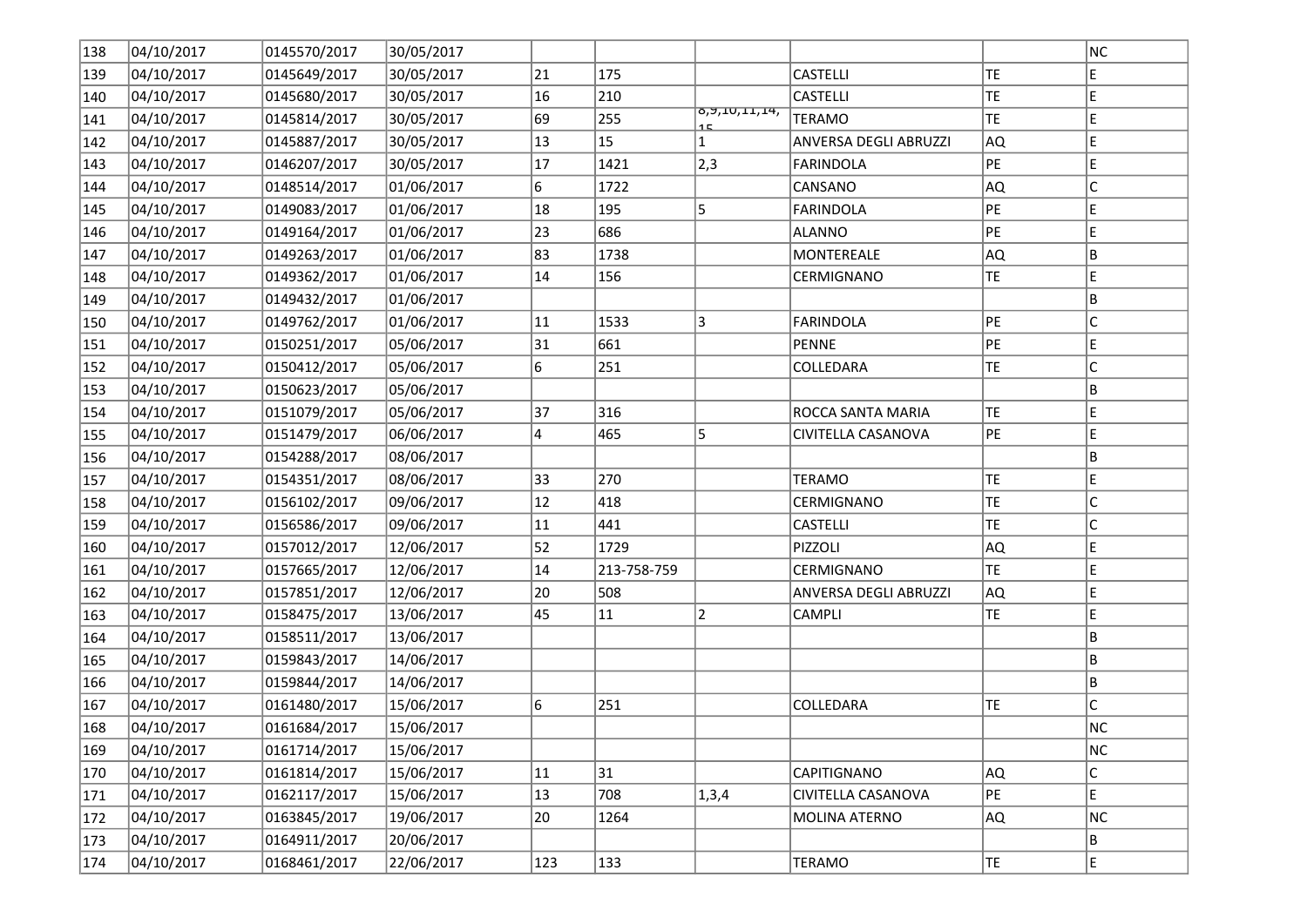| 175 | 04/10/2017 | 0168929/2017 | 23/06/2017 |                |         |                |                             |           | B           |
|-----|------------|--------------|------------|----------------|---------|----------------|-----------------------------|-----------|-------------|
| 176 | 04/10/2017 | 0168977/2017 | 23/06/2017 |                |         |                |                             |           | ΙB          |
| 177 | 04/10/2017 | 0169003/2017 | 23/06/2017 | 12             | 692     |                | <b>TERAMO</b>               | TE        | E           |
| 178 | 04/10/2017 | 0169082/2017 | 23/06/2017 |                |         |                |                             |           | B           |
| 179 | 04/10/2017 | 0169649/2017 | 23/06/2017 |                |         |                |                             |           | B           |
| 180 | 04/10/2017 | 0171039/2017 | 27/06/2017 | 10             | 507     | 1              | CAMPOTOSTO                  | AQ.       | E           |
| 181 | 04/10/2017 | 0171116/2017 | 27/06/2017 | 11             | 161     |                | COLLEDARA                   | <b>TE</b> | E           |
| 182 | 04/10/2017 | 0172934/2017 | 28/06/2017 |                |         |                |                             |           | B           |
| 183 | 04/10/2017 | 0175706/2017 | 03/07/2017 | 6              | 498     |                | <b>CASTEL CASTAGNA</b>      | TE        | $\mathsf C$ |
| 184 | 04/10/2017 | 0175831/2017 | 03/07/2017 |                |         |                |                             |           | B           |
| 185 | 04/10/2017 | 0175849/2017 | 03/07/2017 |                |         |                |                             |           | B.          |
| 186 | 04/10/2017 | 0175862/2017 | 03/07/2017 |                |         |                |                             |           | B           |
| 187 | 04/10/2017 | 0176868/2017 | 04/07/2017 | 47             | 163     | 1,3,4,5        | <b>CIVITELLA DEL TRONTO</b> | TE.       | E           |
| 188 | 04/10/2017 | 0177899/2017 | 04/07/2017 | 8              | 215     | 3              | <b>ELICE</b>                | PE        | E           |
| 189 | 04/10/2017 | 0178090/2017 | 04/07/2017 |                |         |                |                             |           | B           |
| 190 | 04/10/2017 | 0178123/2017 | 04/07/2017 |                |         |                |                             |           | B           |
| 191 | 04/10/2017 | 0178284/2017 | 04/07/2017 | 10             | 143     | 1,2            | CAMPOTOSTO                  | AQ.       | E           |
| 192 | 04/10/2017 | 0178319/2017 | 04/07/2017 |                |         |                |                             |           | B           |
| 193 | 04/10/2017 | 0178344/2017 | 04/07/2017 | 25             | 126     | 2,3            | CIVITELLA DEL TRONTO        | TE        | E/F         |
| 194 | 04/10/2017 | 0178361/2017 | 04/07/2017 | 10             | 423     | 2,3            | CAMPOTOSTO                  | AQ)       | E           |
| 195 | 04/10/2017 | 0179206/2017 | 05/07/2017 | 27             | 478     | 8              | <b>CASTELLI</b>             | <b>TE</b> | E           |
| 196 | 04/10/2017 | 0179451/2017 | 05/07/2017 | 10             | 426     |                | CAMPOTOSTO                  | AQ        | E           |
| 197 | 04/10/2017 | 0179521/2017 | 05/07/2017 | 10             | 304     | 1              | CAMPOTOSTO                  | AQ,       | E           |
| 198 | 04/10/2017 | 0179845/2017 | 06/07/2017 | 10             | 9       | 2,3            | CAPITIGNANO                 | AQ        | E           |
| 199 | 04/10/2017 | 0179918/2017 | 06/07/2017 | 38             | 1979    |                | CAMPOTOSTO                  | AQ        | E.          |
| 200 | 04/10/2017 | 0180744/2017 | 06/07/2017 | $\overline{2}$ | 408     | 1              | ISOLA DEL GRAN SASSO        | TE        | E/F         |
| 201 | 04/10/2017 | 0185499/2017 | 12/07/2017 | 3              | 126     |                | <b>CASTELLI</b>             | <b>TE</b> | $\mathsf C$ |
| 202 | 04/10/2017 | 0187389/2017 | 13/07/2017 |                |         |                |                             |           | B           |
| 203 | 04/10/2017 | 0187395/2017 | 13/07/2017 | $\overline{2}$ | 33      | 10             | CELLINO ATTANASIO           | TE        | E           |
| 204 | 04/10/2017 | 0187399/2017 | 13/07/2017 | 133            | 183     | 4              | <b>TERAMO</b>               | TE        | C           |
| 205 | 04/10/2017 | 0189258/2017 | 17/07/2017 | 6              | 109-110 |                | GIULIANOVA                  | TE        | lc.         |
| 206 | 04/10/2017 | 0193014/2017 | 20/07/2017 | $ 13\rangle$   | 257-259 | $\overline{2}$ | <b>CELLINO ATTANASIO</b>    | TE        | E           |
| 207 | 04/10/2017 | 0194227/2017 | 20/07/2017 |                |         |                |                             |           | B           |
| 208 | 04/10/2017 | 0194453/2017 | 20/07/2017 |                |         |                |                             |           | B           |
| 209 | 04/10/2017 | 0194471/2017 | 20/07/2017 |                |         |                |                             |           | B           |
| 210 | 04/10/2017 | 0194653/2017 | 21/07/2017 | 51             | 22      |                | <b>TORRICELLA SICURA</b>    | TE        | E           |
| 211 | 04/10/2017 | 0194861/2017 | 21/07/2017 | 32             | 1194    |                | <b>ISOLA DEL GRAN SASSO</b> | TE        | E           |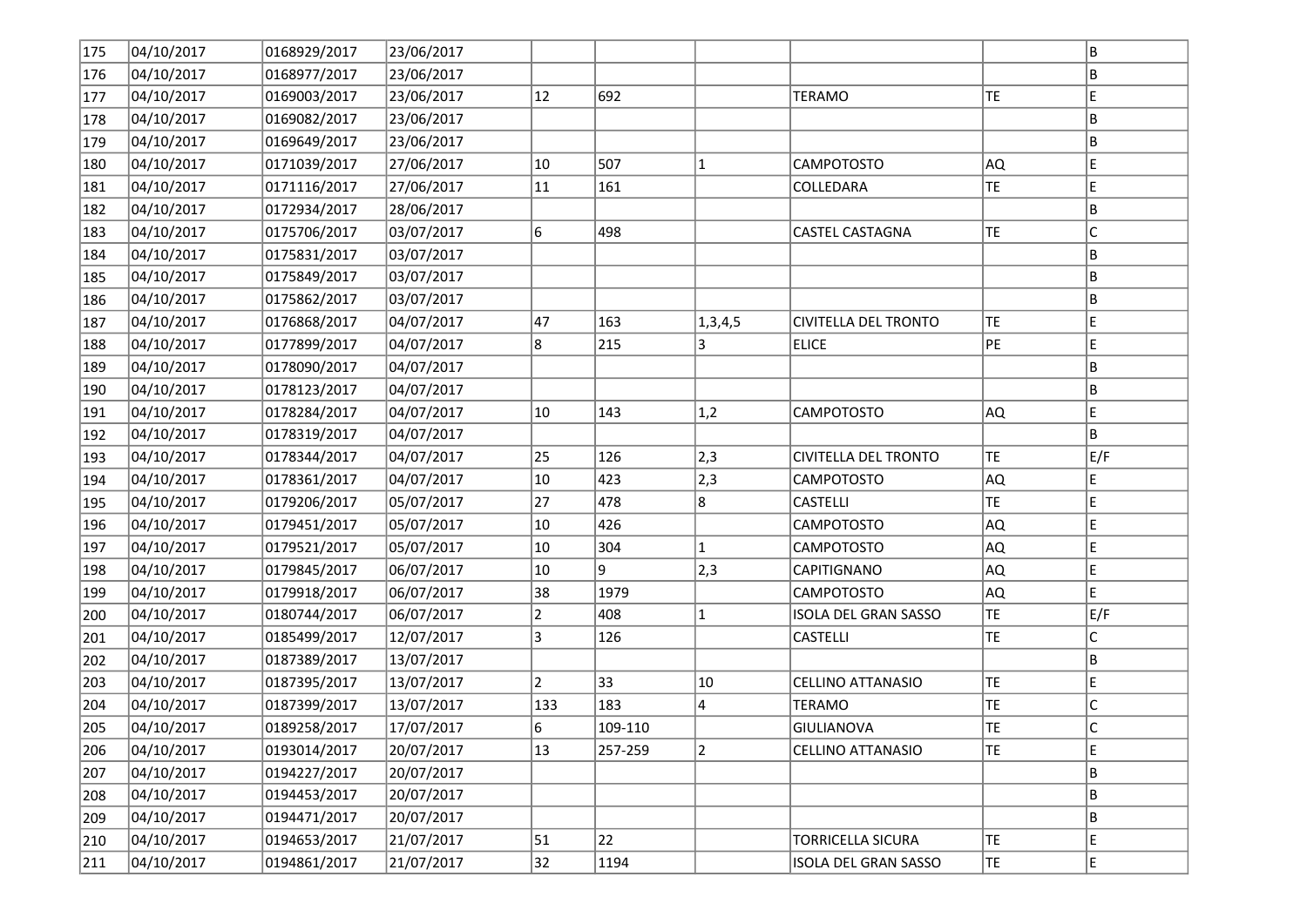| 212 | 04/10/2017 | 0194910/2017 | 21/07/2017 |    |         |                |                             |           | B   |
|-----|------------|--------------|------------|----|---------|----------------|-----------------------------|-----------|-----|
| 213 | 04/10/2017 | 0194951/2017 | 21/07/2017 | 4  | 415     | 7              | ISOLA DEL GRAN SASSO        | TE        | E   |
| 214 | 04/10/2017 | 0197891/2017 | 25/07/2017 | 49 | 121     | 11             | <b>CIVITELLA DEL TRONTO</b> | TE        | c   |
| 215 | 04/10/2017 | 0198417/2017 | 26/07/2017 |    |         |                |                             |           | NC  |
| 216 | 04/10/2017 | 0198834/2017 | 26/07/2017 |    |         |                |                             |           | B   |
| 217 | 04/10/2017 | 0199616/2017 | 27/07/2017 | 16 | 1769    |                | INTRODACQUA                 | TE        | E   |
| 218 | 04/10/2017 | 0200663/2017 | 27/07/2017 |    |         |                |                             |           | B   |
| 219 | 04/10/2017 | 0201599/2017 | 28/07/2017 | 18 | 232     |                | <b>CAMPLI</b>               | TE        | E   |
| 220 | 04/10/2017 | 0203320/2017 | 31/07/2017 | 14 | 589     | 3              | <b>CUGNOLI</b>              | PE        | E   |
| 221 | 04/10/2017 | 0203338/2017 | 31/07/2017 | 40 | 989-991 |                | TORRICELLA SICURA           | TE        | E   |
| 222 | 04/10/2017 | 0203396/2017 | 31/07/2017 |    |         |                |                             |           | B.  |
| 223 | 04/10/2017 | 0204791/2017 | 01/08/2017 |    |         |                |                             |           | NC  |
| 224 | 04/10/2017 | 0205410/2017 | 02/08/2017 | 4  | 1517    |                | COLLEDARA                   | TE        | E.  |
| 225 | 04/10/2017 | 0206031/2017 | 02/08/2017 | 47 | 415     | 3,4            | MONTORIO AL VOMANO          | TE        | E   |
| 226 | 04/10/2017 | 0206350/2017 | 02/08/2017 |    |         |                |                             |           | B   |
| 227 | 04/10/2017 | 0206738/2017 | 03/08/2017 | 57 | 285     |                | <b>TERAMO</b>               | <b>TE</b> | E   |
| 228 | 04/10/2017 | 0208314/2017 | 04/08/2017 | 91 | 1220    | 20             | MONTEREALE                  | AQ        | E   |
| 229 | 04/10/2017 | 0209482/2017 | 07/08/2017 | 5  | 859     |                | CELLINO ATTANASIO           | TE        | E   |
| 230 | 04/10/2017 | 0210005/2017 | 07/08/2017 | 12 | 184     | 3              | <b>BASCIANO</b>             | TE        | E   |
| 231 | 04/10/2017 | 0210068/2017 | 07/08/2017 |    |         |                |                             |           | B   |
| 232 | 04/10/2017 | 0210119/2017 | 07/08/2017 |    |         |                |                             |           | A   |
| 233 | 04/10/2017 | 0210476/2017 | 08/08/2017 |    |         |                |                             |           | B   |
| 234 | 04/10/2017 | 0210505/2017 | 08/08/2017 | 31 | 1300    |                | MONTORIO AL VOMANO          | <b>TE</b> | E   |
| 235 | 04/10/2017 | 0212392/2017 | 09/08/2017 |    |         |                |                             |           | B   |
| 236 | 04/10/2017 | 0212725/2017 | 10/08/2017 | 12 | 165     | 5              | <b>CORTINO</b>              | TE        | NC  |
| 237 | 04/10/2017 | 0212763/2017 | 10/08/2017 | 42 | 724     |                | <b>CARAMANICO TERME</b>     | PE        | c   |
| 238 | 04/10/2017 | 0213670/2017 | 10/08/2017 | 38 | 1654    |                | CAMPOTOSTO                  | AQ.       | E   |
| 239 | 04/10/2017 | 0225521/2017 | 01/09/2017 |    |         |                |                             |           | ΙB. |
| 240 | 04/10/2017 | 0225598/2017 | 01/09/2017 |    |         |                |                             |           | A/F |
| 241 | 04/10/2017 | 0226980/2017 | 04/09/2017 |    |         |                |                             |           | B.  |
| 242 | 04/10/2017 | 0232050/2017 | 08/09/2017 | 23 | 237     | $\overline{1}$ | <b>TERAMO</b>               | TE        | lc. |
| 243 | 04/10/2017 | 0233805/2017 | 12/09/2017 | 36 | 346     |                | MONTEREALE                  | AQ)       | E   |
| 244 | 04/10/2017 | 0233974/2017 | 12/09/2017 |    |         |                |                             |           | B   |
| 245 | 04/10/2017 | 0235036/2017 | 12/09/2017 | 55 | 103     | 5,6,7,8        | <b>TERAMO</b>               | TE        | E   |
| 246 | 04/10/2017 | 0237345/2017 | 14/09/2017 |    |         |                |                             |           | A   |
| 247 | 04/10/2017 | 0240470/2017 | 19/09/2017 |    |         |                |                             |           | A   |
| 248 | 04/10/2017 | 0242694/2017 | 21/09/2017 | 46 | 119     |                | <b>TORRICELLA SICURA</b>    | TE        | E   |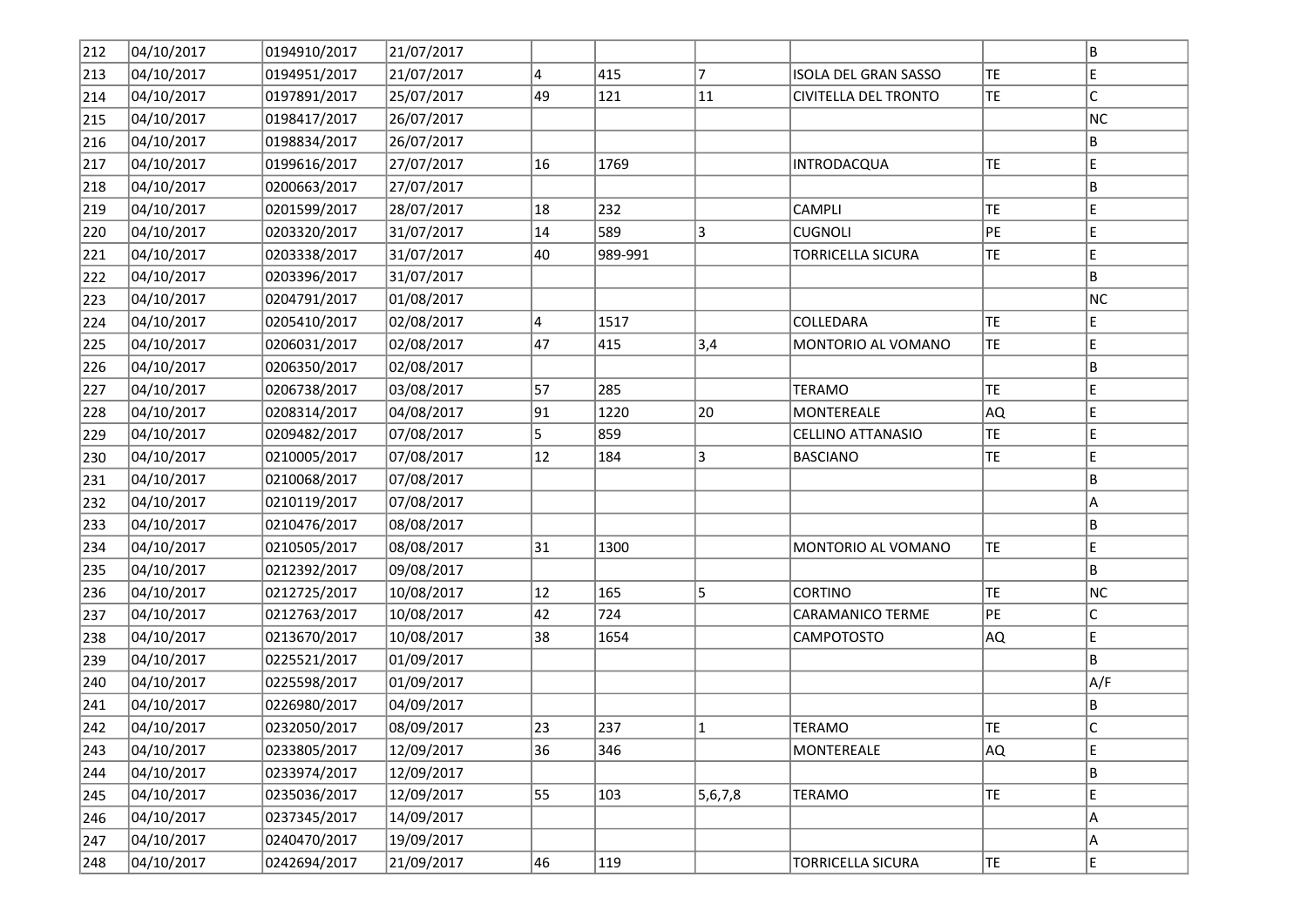| 249 | 04/10/2017 | 0244115/2017 | 22/09/2017 | 11           | 602     |                | COLLARMELE              | TE        | E           |
|-----|------------|--------------|------------|--------------|---------|----------------|-------------------------|-----------|-------------|
| 250 | 04/10/2017 | 0245872/2017 | 26/09/2017 |              |         |                |                         |           | B.          |
| 251 | 04/10/2017 | 0246230/2017 | 26/09/2017 | 73           | 968     |                | <b>TERAMO</b>           | TE        | E           |
| 252 | 04/10/2017 | 0246457/2017 | 26/09/2017 |              |         |                |                         |           | A           |
| 253 | 04/10/2017 | 0247402/2017 | 26/09/2017 | 20           | 509     |                | <b>NOTARESCO</b>        | TE        | E           |
| 254 | 06/12/2017 | 0257901/17   | 06/10/2017 | 25           | 555     |                | <b>BALSORANO</b>        | AQ.       | E           |
| 255 | 06/12/2017 | 0258306/17   | 09/10/2017 |              |         |                |                         |           | B           |
| 256 | 06/12/2017 | 0261778/17   | 12/10/2017 |              |         |                |                         |           | A           |
| 257 | 06/12/2017 | 0262561/17   | 12/10/2017 |              |         |                | <b>MONTEREALE</b>       | AQ.       | NC.         |
| 258 | 06/12/2017 | 0264252/17   | 16/10/2017 | 33           | 1364    |                | CASTELLALTO             | TE        | $\mathsf C$ |
| 259 | 06/12/2017 | 0265129/17   | 17/10/2017 | 33           | 1364    |                | CASTELLALTO             | TE        | c           |
| 260 | 06/12/2017 | 0265873/17   | 17/10/2017 | 58           | 161     |                | <b>CAMPLI</b>           | TE        | c           |
| 261 | 06/12/2017 | 0266947/17   | 18/10/2017 | 24           | 951     | 1, 2, 3        | <b>SCOPPITO</b>         | AQ.       | E.          |
| 262 | 06/12/2017 | 0269058/17   | 20/10/2017 |              |         |                |                         |           | B           |
| 263 | 06/12/2017 | 0269881/17   | 23/10/2017 |              |         |                |                         |           | B           |
| 264 | 06/12/2017 | 0271465/17   | 24/10/2017 |              |         |                |                         |           | B.          |
| 265 | 06/12/2017 | 0271645/17   | 24/10/2017 |              |         |                |                         |           | NC          |
| 266 | 06/12/2017 | 0271895/17   | 24/10/2017 | 58           | 197     | $\overline{2}$ | <b>CAMPLI</b>           | TE.       | E           |
| 267 | 06/12/2017 | 0272798/17   | 25/10/2017 |              |         |                |                         |           | B           |
| 268 | 06/12/2017 | 0272965/17   | 25/10/2017 |              |         |                |                         |           | B           |
| 269 | 06/12/2017 | 0274716/17   | 26/10/2017 |              |         |                | <b>COLLEPIETRO</b>      | AQ.       | NC.         |
| 270 | 06/12/2017 | 0275699/17   | 27/10/2017 | 12           | 922     | 3              | <b>FARINDOLA</b>        | PE        | E           |
| 271 | 06/12/2017 | 0275816/17   | 27/10/2017 | $ 12\rangle$ | 1321    | 2,3            | <b>FARINDOLA</b>        | PE        | E           |
| 272 | 06/12/2017 | 0275840/17   | 27/10/2017 | 11           | 1772    |                | <b>FARINDOLA</b>        | PE        | E.          |
| 273 | 06/12/2017 | 0276294/17   | 30/10/2017 |              |         |                |                         |           | NC.         |
| 274 | 06/12/2017 | 0276432/17   | 30/10/2017 | 89           | 402     | 1,6            | <b>VALLE CASTELLANA</b> | TE        | E           |
| 275 | 06/12/2017 | 0276463/17   | 30/10/2017 | $ 12\rangle$ | 196     | $2 - ED.1$     | MONTORIO AL VOMANO      | <b>TE</b> | A           |
| 276 | 06/12/2017 | 0276545/17   | 30/10/2017 | $\mathbf{1}$ | 742     |                | <b>FARINDOLA</b>        | PE        | E           |
| 277 | 06/12/2017 | 0276866/17   | 30/10/2017 |              |         |                |                         |           | B           |
| 278 | 06/12/2017 | 0276905/17   | 30/10/2017 | 17           | 1149    | 1              | <b>FARINDOLA</b>        | PE        | E.          |
| 279 | 06/12/2017 | 0276974/17   | 30/10/2017 |              |         |                |                         |           | NC          |
| 280 | 06/12/2017 | 0277190/17   | 31/10/2017 | 8            | 50      | $\mathbf{1}$   | <b>TERAMO</b>           | TE        | E           |
| 281 | 06/12/2017 | 0277774/17   | 31/10/2017 | 68           | 176-179 |                | <b>TERAMO</b>           | TE        | E           |
| 282 | 06/12/2017 | 0277817/17   | 31/10/2017 |              |         |                |                         |           | B           |
| 283 | 06/12/2017 | 0278153/17   | 31/10/2017 | $ 19\rangle$ | 1330    |                | PESCARA                 | PE        | E           |
| 284 | 06/12/2017 | 0278836/17   | 31/10/2017 |              |         |                |                         |           | B           |
| 285 | 06/12/2017 | 0279334/17   | 02/11/2017 | $ 12\rangle$ | 220     |                | CAMPLI                  | TE.       | E           |